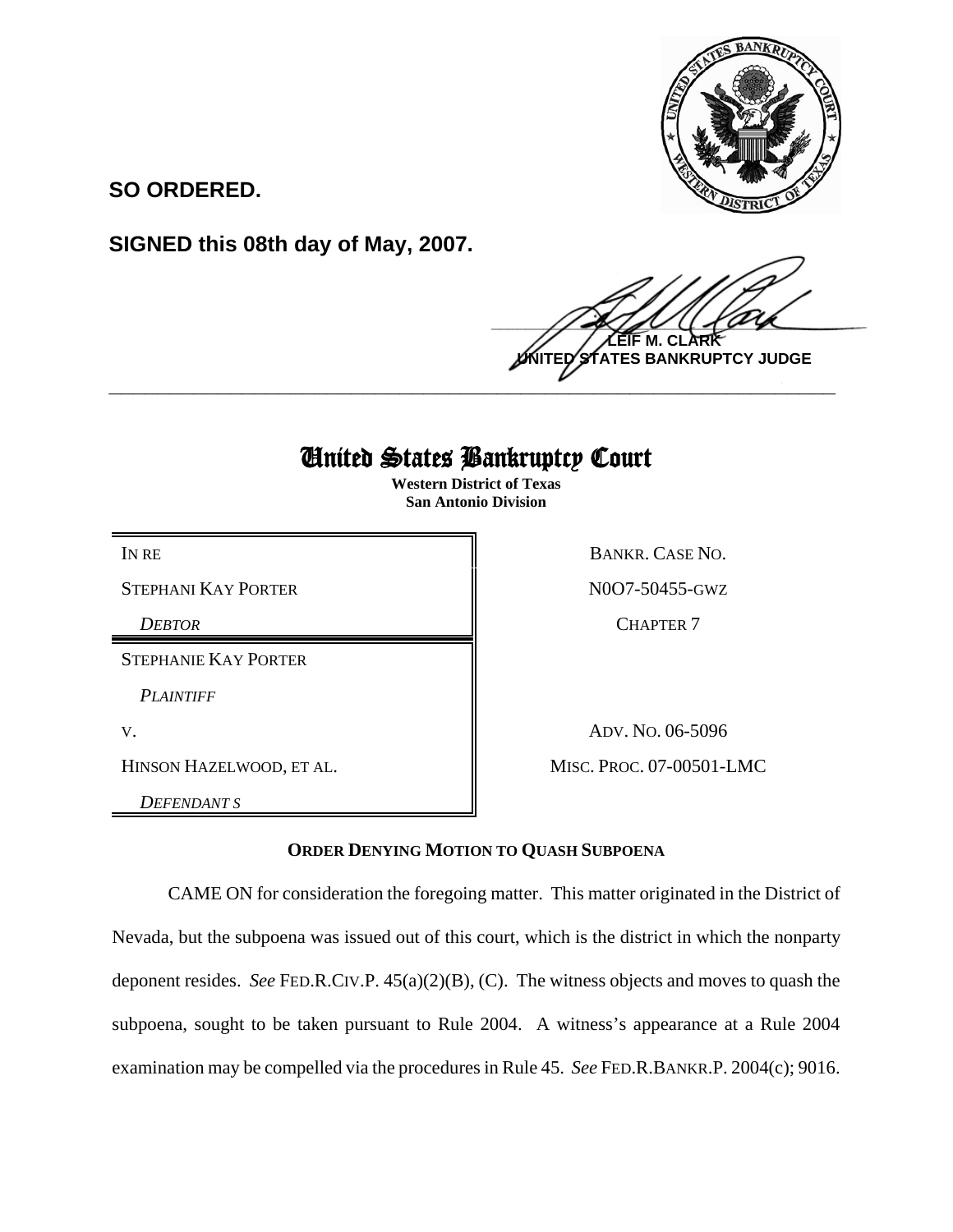The witness says that the subpoena is "addressed in a confusing and contradictory mannter, ostensibly directed to a single individual, but intended to obtain information from multiple entities." The witness's argument is that, to obtain documents from these entities, the party seeking examination needed to issue its subpoena to these entities, implying that the witness cannot otherwise be compelled to produce documents that are owned by these entities. This argument is unavailing. A subpoena may command a nonparty witness to produce documents under his or her control, custody, or possession. Ownership is not the relevant test. *See* CHARLES ALAN WRIGHT & ARTHUR R. MILLER, 9A FED. PRACT. & PROC. (CIVIL) 2D, § 2456 at p. 30 (West 1995). Furthermore, if the documents in question are alleged not to be in the possession or control of the witness, then the witness must so testify under oath at the deposition. *Id*.; *see also* CHARLES ALAN WRIGHT, ARTHUR R. MILLER, & RICHARD L. MARCUS, 8A FED. PRACT. & PROC. (CIVIL) 2D, § 2210 at pp. 404-405 (West 1994) (production may be required even though the documents belong to another). In all events, a mere claim of the sort urged here is not grounds for quashing the subpoena, either with respect to the witness' appearance or with respect to the duty to produce the documents sought. If the witness in fact fails to produce at the deposition, and the party seeking production believes that the witness's testimony does not justify the failure to produce, then production may be compelled on separate motion to this court by the party seeking production. *See Wright & Miller, supra*, § 2464, at p. 80; *see also* FED.R.CIV.P. 45(e) (action for contempt).

For his second ground, the witness suggests that the documents in question may be subject to unspecified privileges of one sort or another. This ground too is unavailing. The text of the rule itself states that, in order to claim a privilege, the claim must be made expressly, and must be supported by a description of the nature of the documents or things not produced that is sufficient to enable the demanding party to contest the claim. *See* FED.R.CIV.P. 45(d)(2)(A). The motion